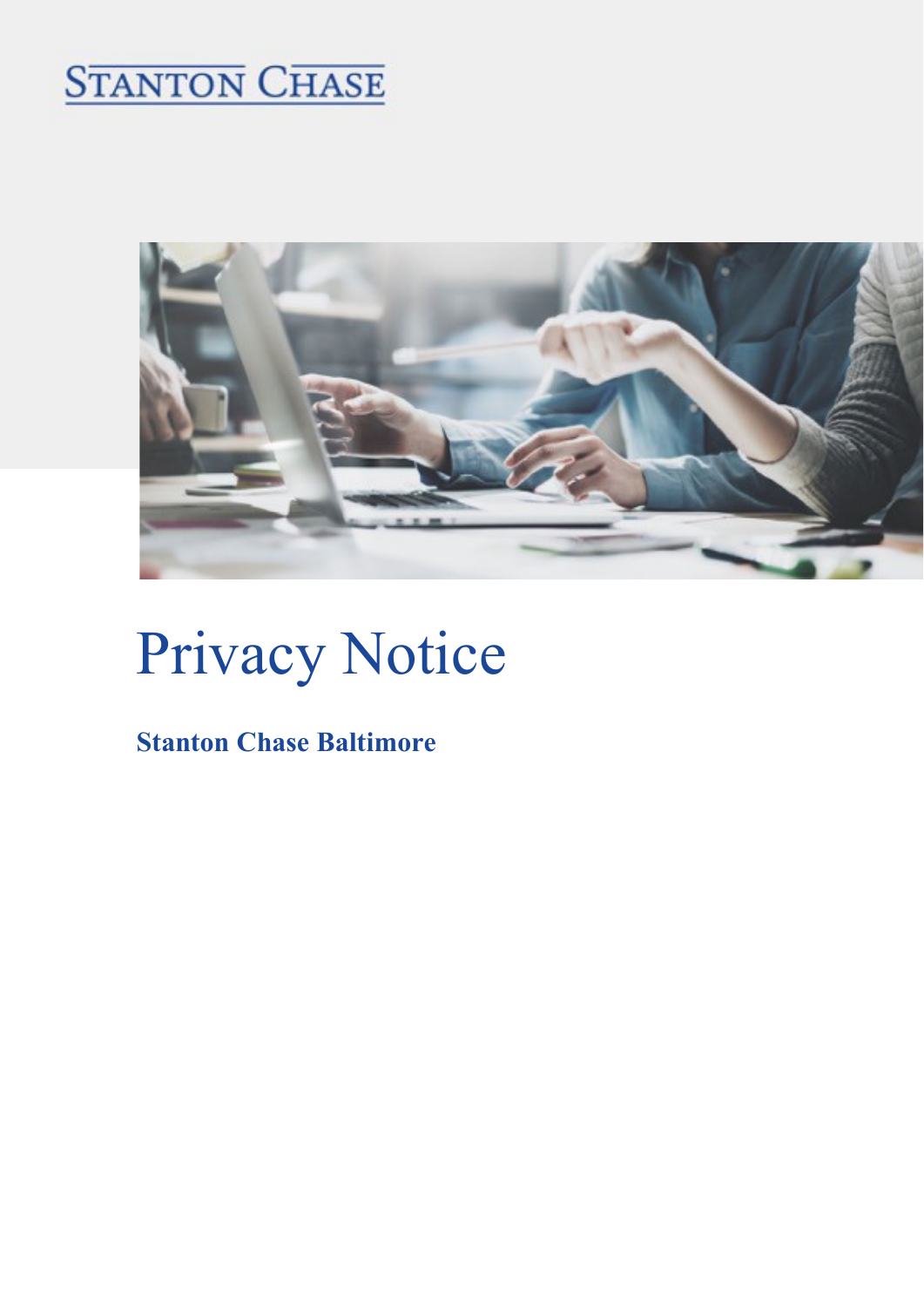## **ANTON CHASE**

The aim of these principles is to provide participants with basic information on the processing of Personal Data, their protection and methods of processing.

Glossary of terms used in this Privacy Notice:

- "Personal Data" means any information relating to an identified or identifiable natural person; an identifiable natural person is one who can be identified, directly or indirectly, in particular by reference to an identifier such as a name, an identification number, location data, an online identifier or to one or more factors specific to the physical, physiological, genetic, mental, economic, cultural or social identity of that naturalperson;
- "Processing"means any operation or set of operations which is performed on Personal Data or on sets of Personal Data, whether or not by automated means, such as collection, recording, organization, structuring, storage, adaptation or alteration, retrieval, consultation, use, disclosure by transmission, dissemination or otherwise making available, alignment or combination, restriction, erasure ordestruction;
- "Consent"means any freely given, specific, informed and unambiguous indication of the data subject's wishes by which he or she, by a statement or by a clear affirmative action, signifies agreement to the processing of personal data relating to him orher;
- "Controller"means the natural or legal person, public authority, agency or otherbody which, alone or jointly with others, determines the purposes and means of the processing of PersonalData;
- "Processor"means a natural or legal person, public authority, agency or otherbody which processes Personal Data on behalf of thecontroller;
- "Recipient"means a natural or legal person, public authority, agency oranother body, to which the Personal Data are disclosed, whether a third party ornot.

This document is intended to inform you about the ways we handle your Personal Data as well as to ensure you they are of the utmost importance for us therefore we constantly protect them. Our employees treat your Personal Data complying with the applicable laws. To ensure we always handle your Personal Data in the best and most secure way possible, our IT systems and processes are being regularly revised by external professionals. Being fully aware of the fact, your Personal Data do not represent our property, we truly appreciate the trust you have put in us through sharing them with us. Whether we obtain them from public sources or you entrust them to us, we always inform you about this fact. In case we wanted to use your Personal Data for other purposes than those stated here, we would ask for your consent with such Personal Data processing (lacking other lawful basis).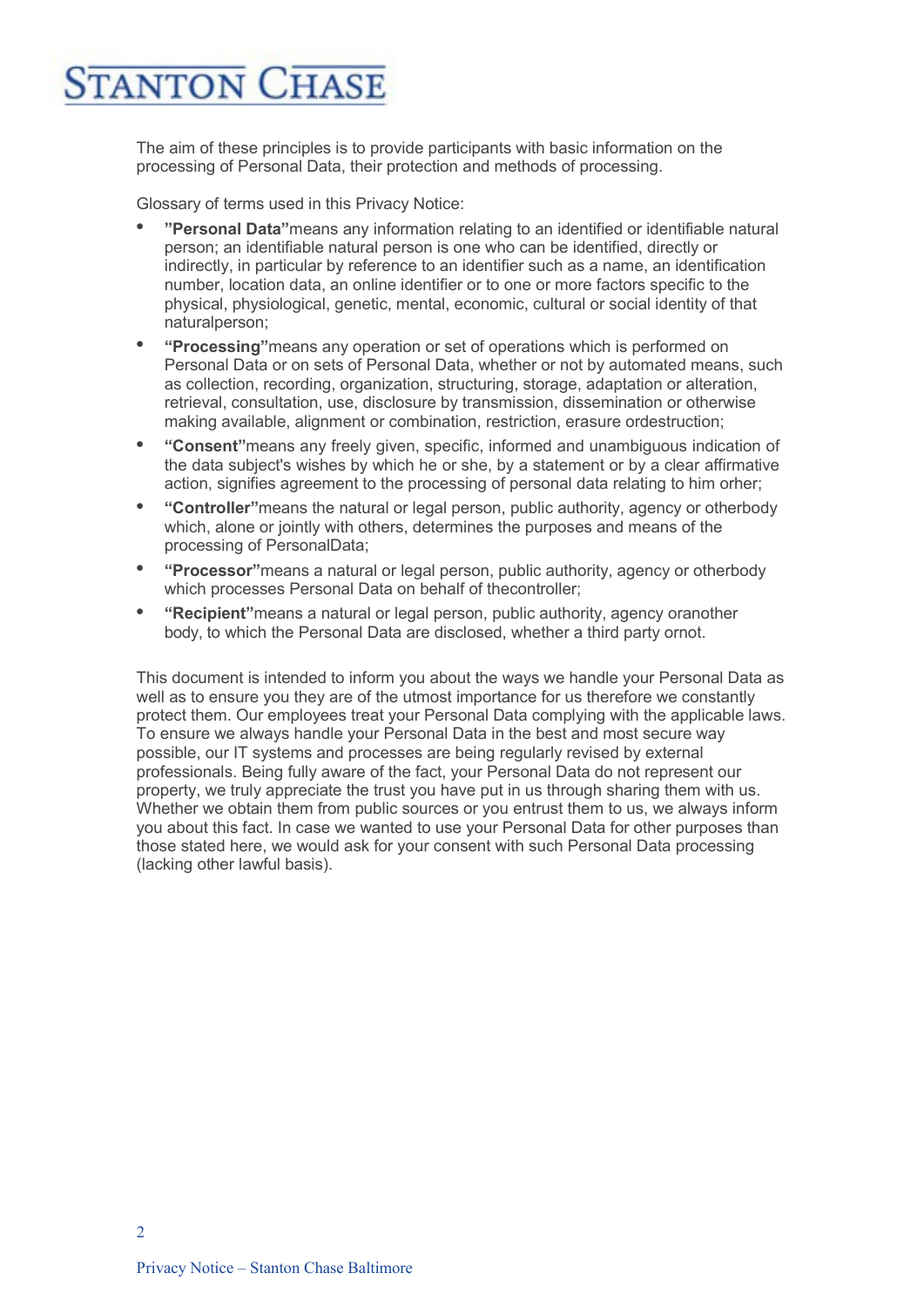### **TANTON CHASE**

#### Who are we and who can access your Personal Data?

We would like to be sufficiently transparent with you, therefore we inform you about who can access and process your Personal Data, who may contact you for the purposes described below. The data controller administering your data is Stanton Chase Baltimore with its registered office at 400 East Pratt Street, Suite 420, Baltimore, Maryland, 21202, which is authorized to provide your Personal Data to the other offices of the Stanton Chase global network, if necessary for the fulfilment of our professional duties (respective offices hold the Stanton Chase International N. V. trade mark). Your Personal Data are never proactively offered to these



offices. We do, however, upon their eventual requests, always inform you about it and always seek your consent prior to transferring your Personal Data. You can find a regularly updated list of all the Stanton Chase offices at the following address:

#### https://www.stantonchase.com/international-locations/

We also store your Personal Data at other companies (Processors). TheseProcessors maintain the utmost secure internal systems and storage for us. This concerns in particular the Microsoft International Corporation while your data are always being stored exclusively in the countries of the European Union. The security of our systems is provided by our suppliers, which may also have access to your Personal Data. To prevent any unauthorized processing or a processing you could not have expected, the activity of these suppliers is under permanent control while they are bound by the contractual terms and the processing contracts. When transmitting and processing your Personal Data, we strictly follow the applicable codes (the code of conduct) of the Association of Executive Search Consultants (AESC). Please find the complete version of these documents we fully adhere to at the followingaddresses:

https://www.aesc.org/profession/professionalcodehttps://www.aesc.org/profession/candidate-billrights

We never proactively disclose your Personal Data. Your Personal Data remains completely safe with us. If we need to transfer your Personal Data to another recipient, we will inform you of this fact and always seek your consent prior to transferring your PersonalData.

What happens if you don't provide us with your Personal Data? Should such a situation arise, we will not be able to conclude a contract with you and/or provide you with our services.

#### We keep your data safe and we want to tell you how we do it!

The Personal Data entrusted to us, as well as the ones obtained from the public sources remain under constant physical, electronic and procedural control. We ensure maximum possible protection of the processed data by using the frontier control, technical and security mechanisms, efficiently preventing your Personal Data from any unauthorized access, transfer, as well as their loss, damage or other potential misuse. Every person handling your Personal Data, whether within their work or contractual obligations, is subject to legal or contractual obligation of secrecy.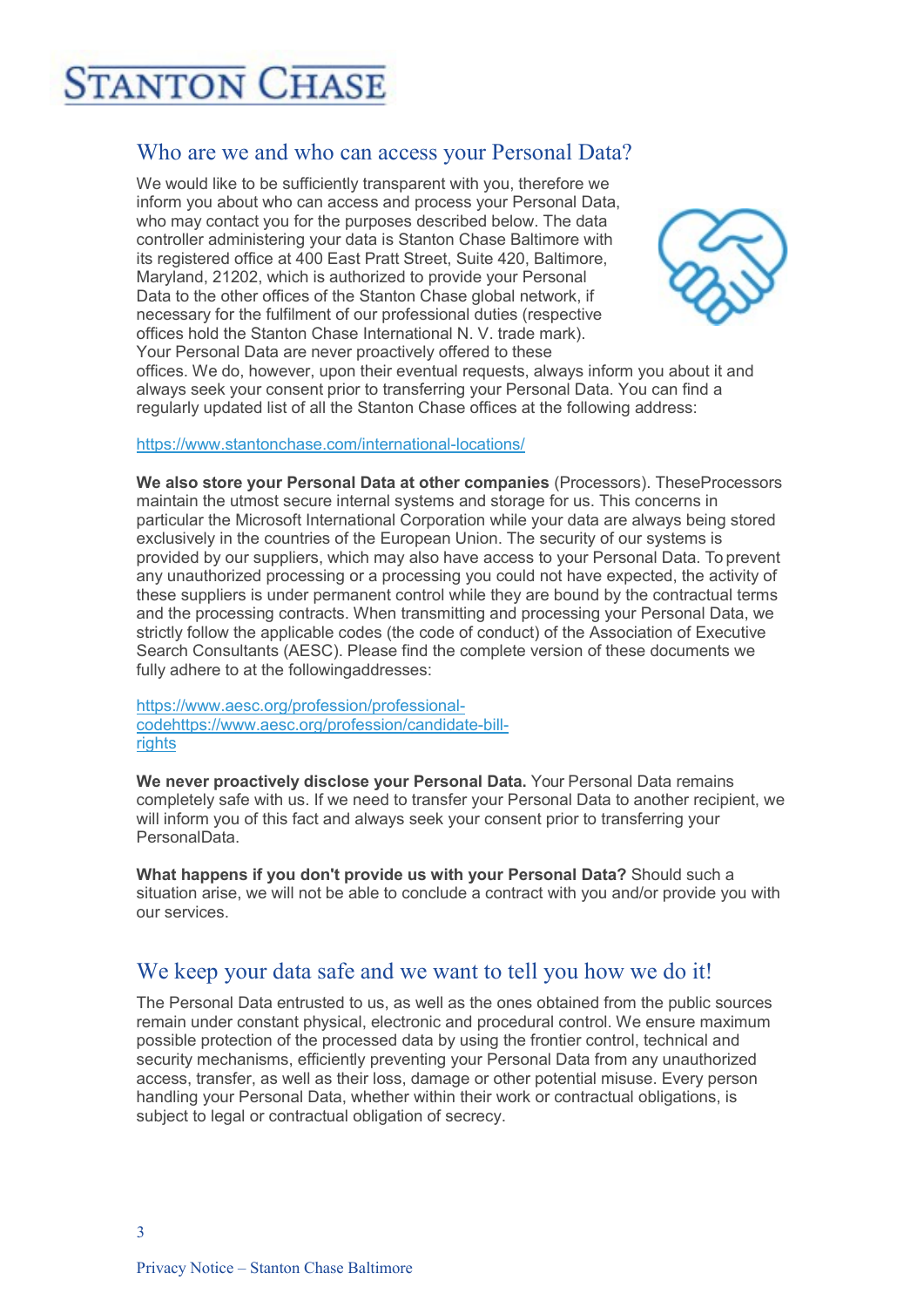### **TANTON CHASE**

#### Handling your Personal Data is essential for our work - we want you to know all our processing operations are undertaken in accordance with the law.

In order to be able to offer you our service, we do have to handle your Personal Data, therefore a majority of processing operations is based on the contractual terms agreed by you and the Stanton Chase company.

There are other types of Personal Data, we may use only based on your freely given consent, which does not affect the other services we provide for you. Certain requirements are also set by the legislature we also process the information required by applicable laws.





#### Should you disagree with processing or should you have any questions, please do not hesitate to contact us.

Your trust in our services is essential for us, and you can contact us at any time. Once we verify your identity, we enable you to withdraw your consent free of charge.

| <b>Right of access</b>                                                          | We will provide you with the information about the handling of your<br>Personal Data throughout the period we have possessed them. We<br>cannot provide you with all the information though, namely as some<br>may violate our intellectual property rights or invade privacy of other<br>persons.                                                                                                                                                                                                             |
|---------------------------------------------------------------------------------|----------------------------------------------------------------------------------------------------------------------------------------------------------------------------------------------------------------------------------------------------------------------------------------------------------------------------------------------------------------------------------------------------------------------------------------------------------------------------------------------------------------|
| Right to be forgotten                                                           | We will erase or anonymize the Personal Data you provided us with.                                                                                                                                                                                                                                                                                                                                                                                                                                             |
| Right to restriction<br>of processing                                           | If you object to processing carried out by us, we will restrict the<br>processing during the period of validity of the objection. We will also<br>restrict the processing, if the accuracy of the Personal Data is contested<br>by you, for a period enabling us to verify the accuracy of the Personal<br>Data. Alternatively, the restriction of processing will apply if the<br>processing is unlawful and you oppose the erasure of the Personal Data<br>and request the restriction of their use instead. |
| Right to object<br>the processing                                               | You have the right to object at any time to processing of personal data<br>for direct marketing purposes. The right to object also applies to<br>processing of your Personal Data for the purposes of the legitimate<br>interests pursued by us, unless we demonstrate compelling legitimate<br>grounds for the processing which override your interests, rights and<br>freedoms.                                                                                                                              |
| Right not to be subject<br>to automated decision-making,<br>including profiling | We do not use automated decision-making recently therefore we cannot<br>offer you assertion of this right.                                                                                                                                                                                                                                                                                                                                                                                                     |
| Right to data portability                                                       | We will be happy to provide you with a machine-readable copy of the<br>Personal Data you have shared with us. However, we cannot provide<br>you with all the information, as some may violate our intellectual<br>property rights or invade privacy of other persons.                                                                                                                                                                                                                                          |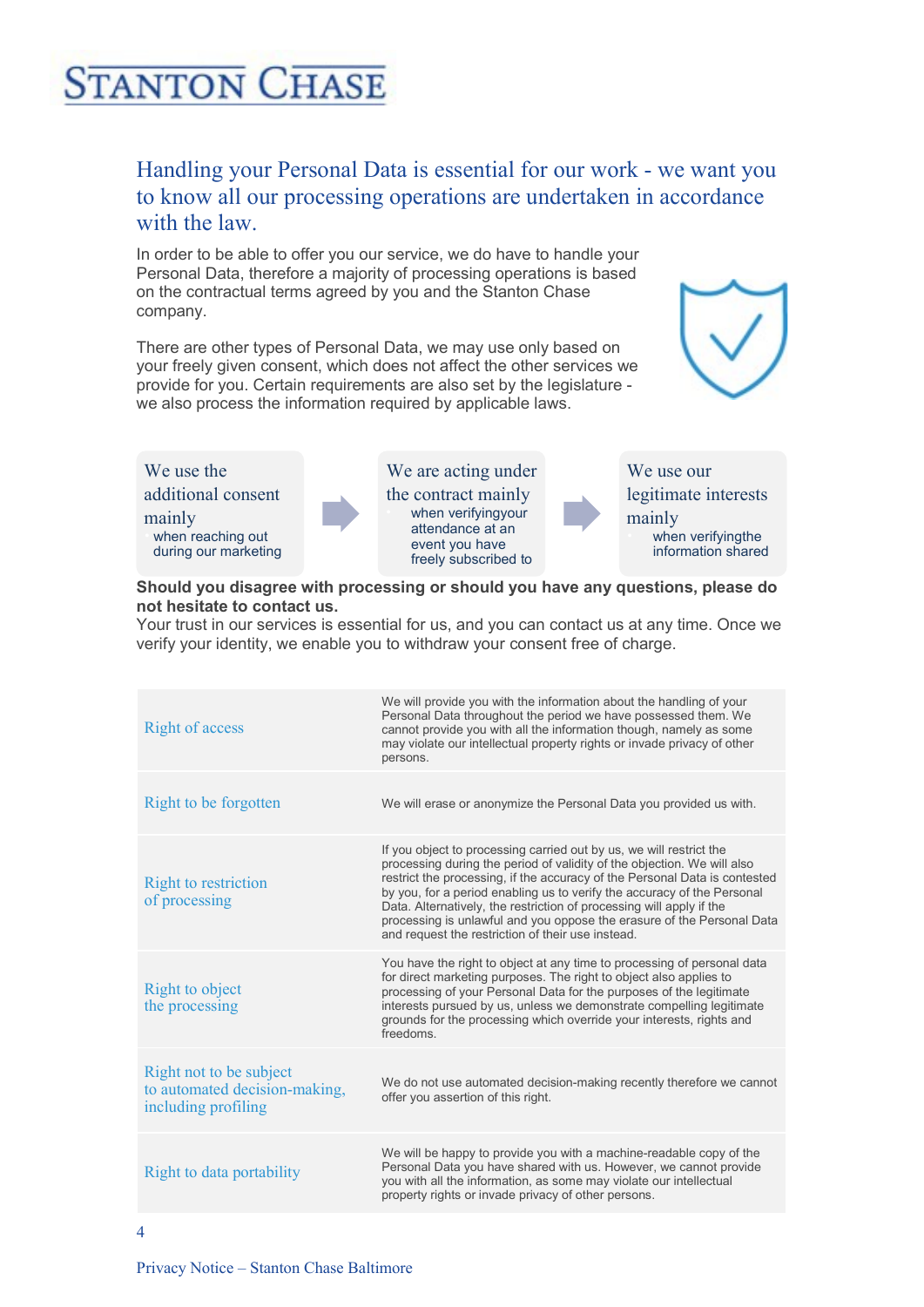

- 
- current job situation, such as the current employer, key job responsibilities, specialization and the professional experience you have acquired within your current workposition;
- pictures, that cannot be considered biometric data and that you have included in your CV, we do not provide photographicservices;
- professional experience, expertise, qualifications, certificates andreferences.



#### We would like to inform you how we use your Personal Data in case you entrust them to us.

baltimore@stantonchase.com or via our central telephone number +1 410-528-8400. You can also visit us at the above-mentioned address of our branch, and we will gladly handle all your requests immediately. We would like to inform you though, that the assertion of your rights may be subject to a charge, in case we would see you already hold respective information or the number of your requests would be disproportionately

As our main focus is the job placement service, we conduct related activities trying to deliver the service in the highest quality possible. This concerns namely the following types of processing activities:

Should you wish to assert your rights, you can contact us via email

**ANTON CHASE** 

- tests and assessments, in order to compare your professional qualities with the ones required for a particular jobposition;
- direct marketing (world news etc.), the aim of which is to keep you informed and offer you new workopportunities;
- CV processing, but we usually work with excerpt of the most crucial information
- valuable for us, as well as our clients, offering new workopportunities;
- public event management, enabling us to be in closer contact with you, and introduce you to new approaches and opportunities created by the labormarket;
- maintaining our relationship, by conducting professional interviews, planning meetings and updating all the information in our information system; we will include you in the information system, after you contact us through ourwebsite.

#### If you share your Personal Data with us, we will process only the ones we truly need and have to process.

regard to your safety. In order to offer you the best services possible, we have to maintain certain Personal Data about you. We keep the following types of information in our system:

 personal identification data, such as the name, surname, address, telephone number, and other contact informationyou share withus;

We handle your Personal Data carefully and responsibly, with special

personal information, such as age, gender,nationality;





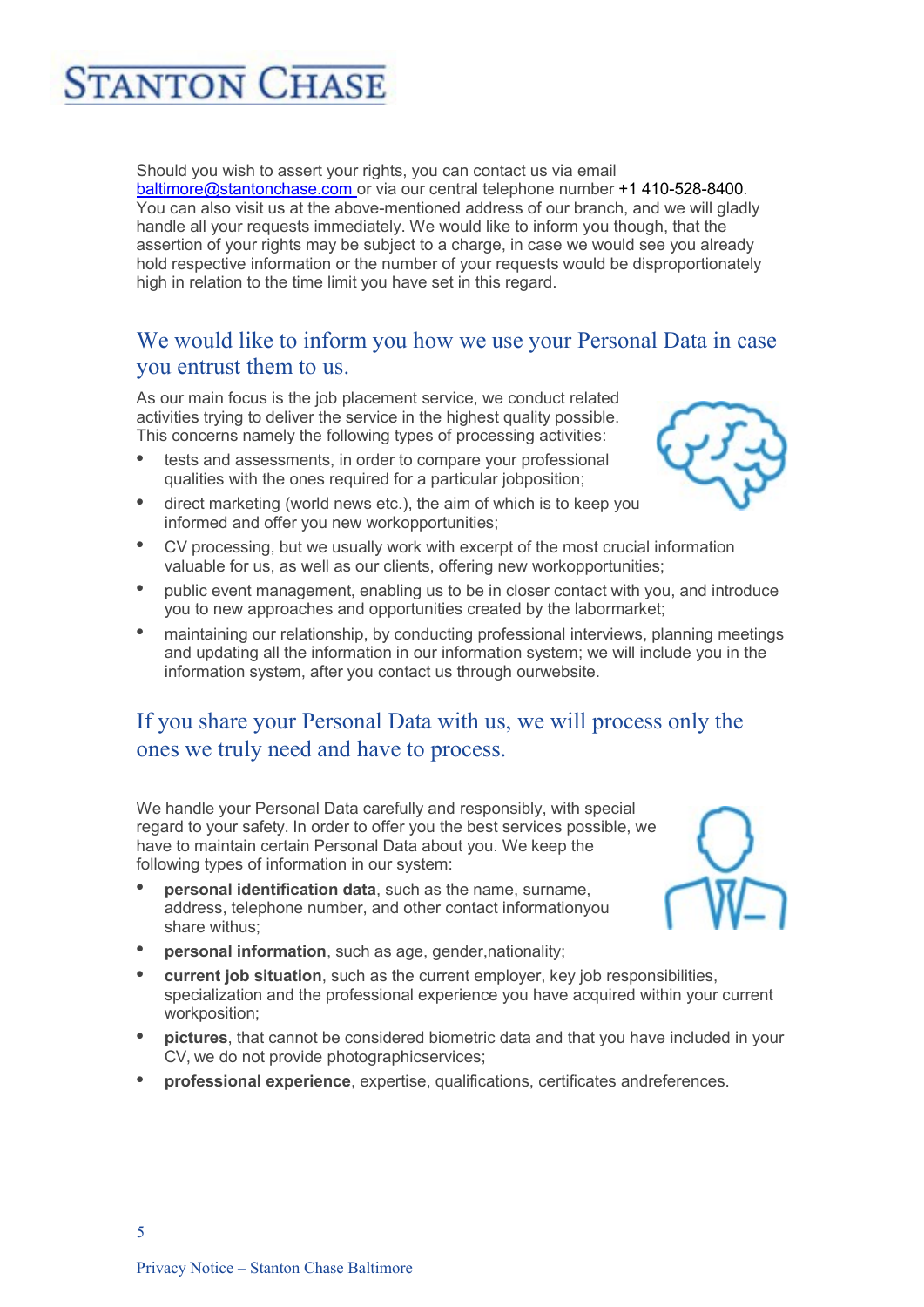### **ANTON CHASE**

You may not share all these kinds of information directly, though we may obtain them during the interviews or during your visit of our website, therefore we want to inform you about their typical nature:

- IP addresses and cookies, which we may obtain based on your visit of ourwebsite and which we use solely for the purpose of securing our systems. We do not use these kinds of information for the purpose of behavioral advertising or other kind of profiling of you or yourbehavior
- psychological tests, as our clients may need to know some information about your character and your eligibility for theposition;
- salary or invoiced hourly rate. We keep this information about you, in order tobe able to react promptly to the eventual offers that may interest you, and offer you enhanced services.

In case we obtain the information about you from a different source than from yourself, we inform you about it and you can assert your rights. We provide you with the information at the latest one month after we obtain it and before the start of the processing process. We would like to ensure you, we will not process any information of such type prior to informing you.

#### We do not keep your information forever. For how long will we hold it?

We will not keep your information forever, but for the period necessaryto be able to offer you new work opportunities. In accordance with our business purpose, we store your Personal Data for a period of maximum 5 years since our last contact. In case we have the legal obligation to store the information about you for a longer period of time, we will store it longer, but if you assert your rights, we will inform you about it. You can always request the restriction of processing or erasure of your Personal Data. You can also withdraw your consent withthe



Personal Data processing, which will be reflected immediately. Please take note, that as a result of withdrawal of consent, we will not be able to offer you our services, requiring Personal Data processing anymore.

#### Do we always process the most up-to-date information available?

We regularly update Personal Data we keep about you. Taking into account your situation, as well as your experience may evolve in the course of time, we encourage you to regularly update your Personal Data and avoid processing incomplete or outdated information about you. We would highly appreciate it, if you would help us maintain our contacts database up to date, by informing us about eventual changes in your Personal Data through email, telephone or personal contact.